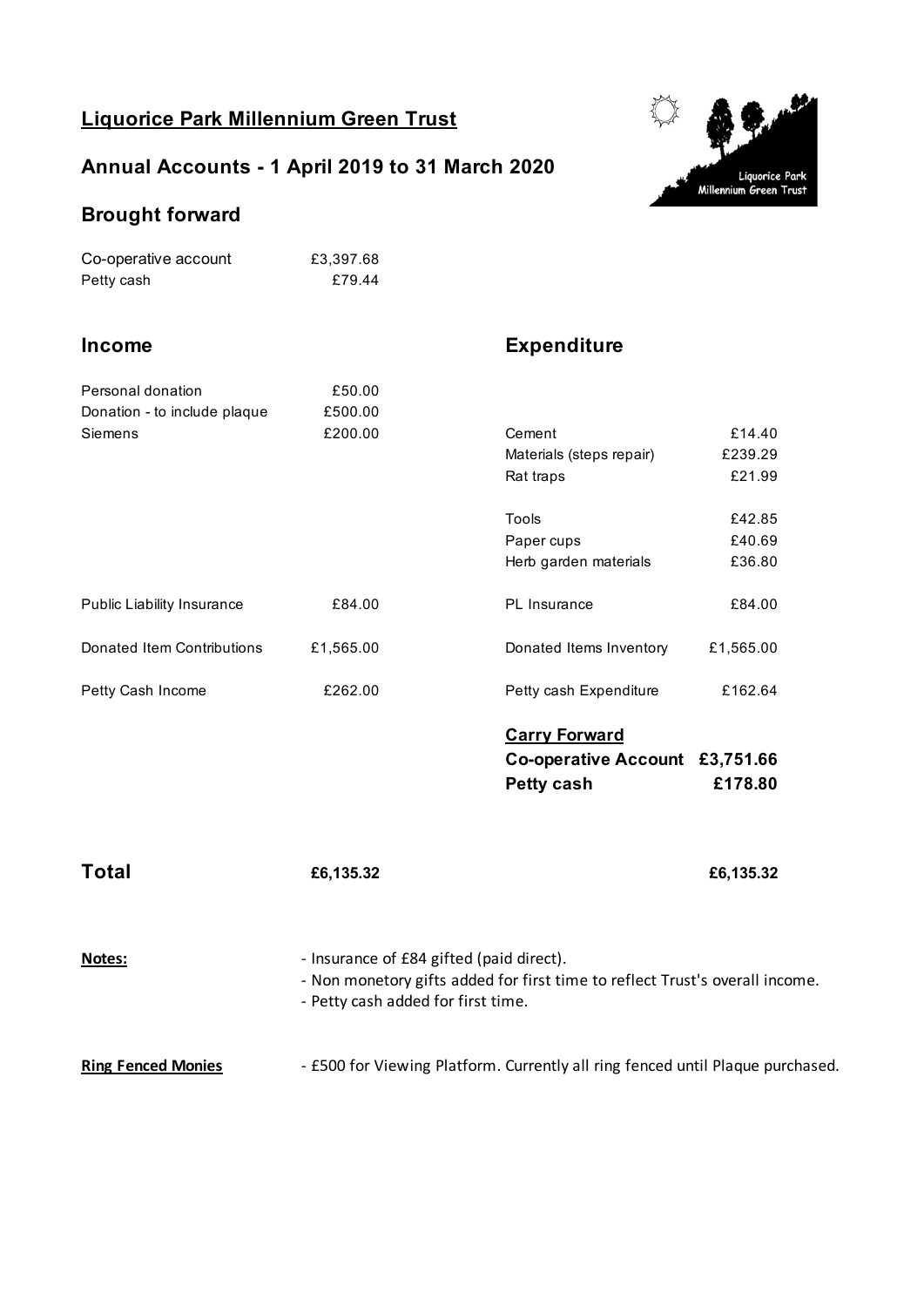

## **2019 - 2020 Financial Accounts Summary Report**

**Accounts/Cash -** Both the Co-op account and Petty cash funds showed an increase from start to end of year. At the end of the financial year the accounts stood at;

Co-op account £3751 (including £500 ring fenced monies), an increase of £354 Petty Cash fund £179 an increase of £99

Petty Cash appears in the accounts for the first time as we need to show the total income to the trust. This figure affects what we need to report to the Charity Commission as well as the level of premium for our Public Liability Insurance. It can also be helpful in showing a well performing charity when applying for grants etc.

**Incomes -** Main income continues to be via donations with £550 coming from personal donations and £200 from corporate. For the Petty Cash main income was from the Welcome Day and the sale of Christmas Cards.

**Donations in Kind –** Just like the Petty Cash above**,** in order to show a true reflection of the Trust's Income Non-Monetary donations have now been recorded and added to the accounts. The figure of £1565 is shown on both sides of the accounts as Contributions and Inventory. The biggest contribution was for step materials worth approx. £1000 from Lindum Construction Group.

**As always, many many thanks to all those contributing to the park finances, both monetary and non-monetary without your support we could not maintain the park.**

**Expenses -** Main expense was for materials associated with the repairs to steps on the Eastern path from Carline Rd to Alexander Terrace and start of the Western step repairs which came to approx. £250 from direct funds, with additional materials donated.

**Ring Fenced Monies –** The very kind donation of £500 was given on the request of a memorial plaque to be placed on the Viewing Platform. At this present time both the plaque cost and the remaining monies have been ring fenced as Viewing Platform.

**Reserves -** The agreed minimum amount that we should hold in the current account to cater for unforeseen circumstances is £1000. At the end of the 2019-2020 year this has been achieved.

**Equipment –** Cost of equipment owned by the Trust is estimated to be approximately  $f400$ 

#### . **Future, Year 2020-2021**

#### **Funds**

Co-op Account. As of 23/10/2020 balance was £5022 Petty Cash. As of 23/10/2020 balance was £0 (All monies paid into main account to allow new procedure to start). Main income received to date;

- £2000 Dawber Trust.